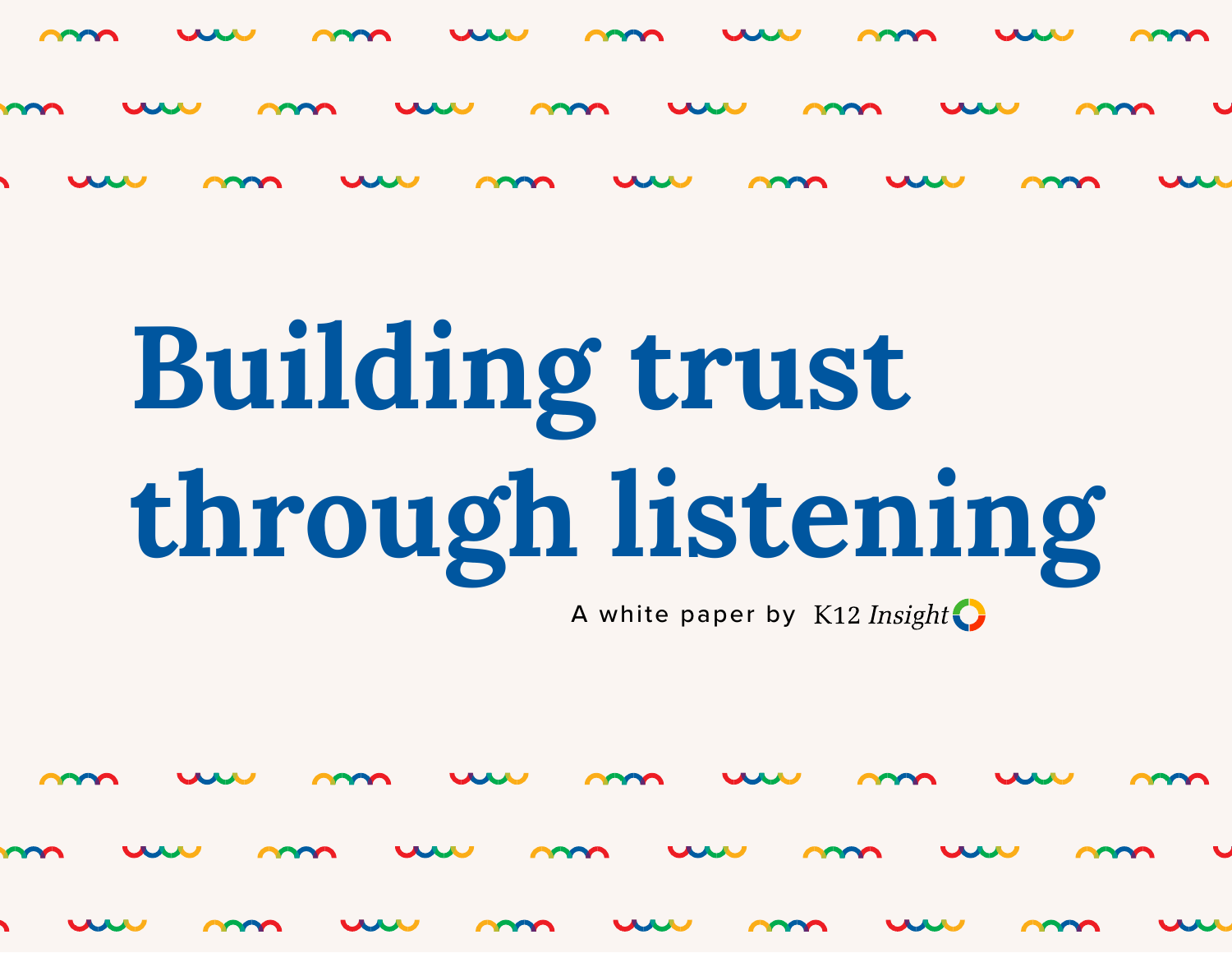## **3 steps to strengthen connections with parents, teachers, staff, and other school district stakeholders**

Most school districts do an excellent job of communicating outbound messages to their stakeholders. Yet the other side – listening – is a much greater challenge.

Listening builds trust, engages families, and helps district leadership make informed decisions.

However, a 2018 Gallup study found only 20% of families feel engaged in their student's education – and nearly three academic years of pandemic-related changes have made parent engagement more difficult.

These three steps can help you become a leader who uses listening to build productive relationships and strengthen connections with students, families, staff, and community members.

#### **Better family engagement leads to better educational outcomes**

**A study from the Harvard Family Research Project reported "schools would need to increase per-pupil spending by more than \$1,000 in order to achieve the same results that are gained with parental involvement."**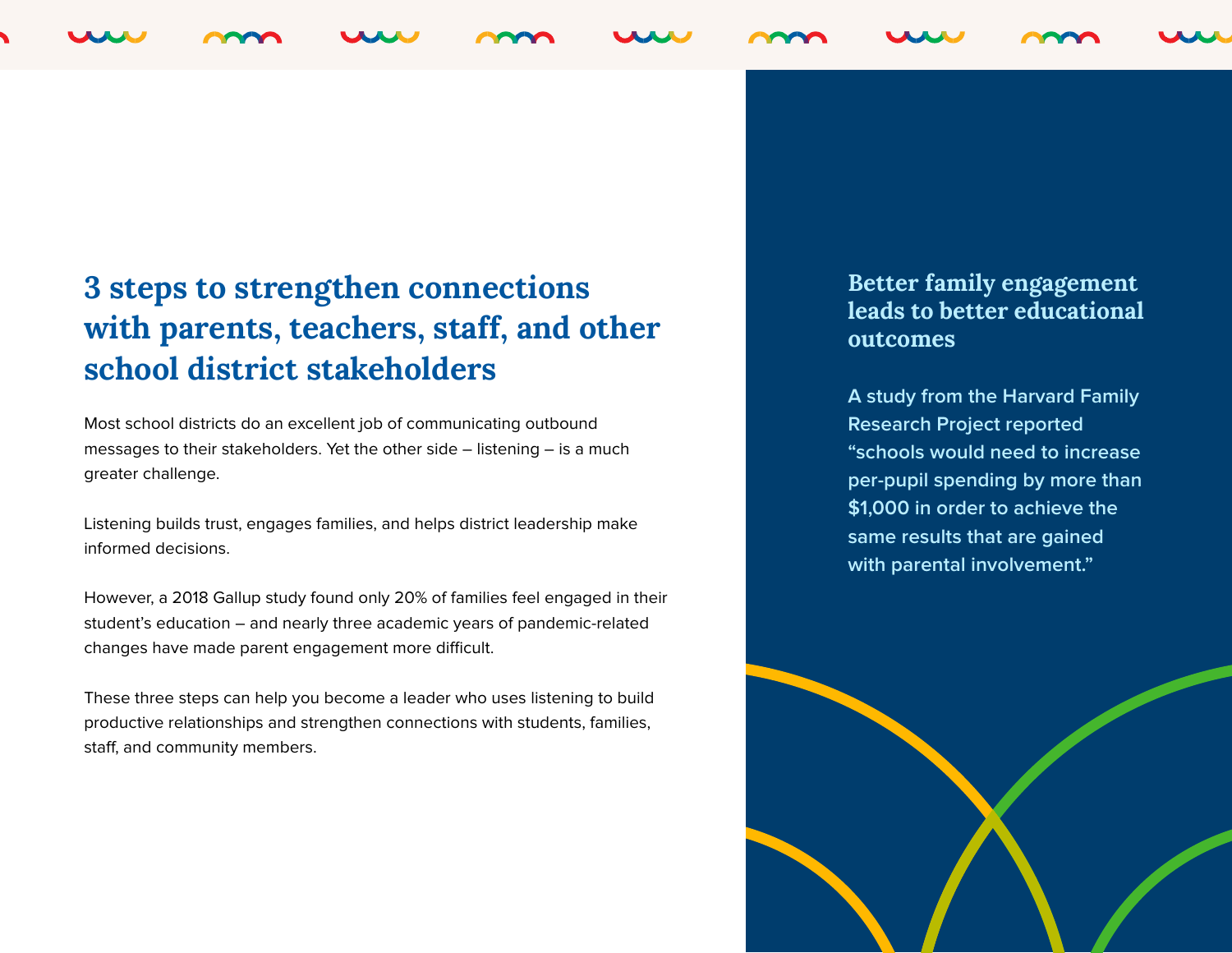## **1. Engage and empower stakeholders**

The most successful school district leaders know every interaction with stakeholders is an opportunity to listen and learn about where your district is succeeding and what needs aren't being met.

For some districts, listening is only happening at a high level as staff read comments on social media, check emails as often as possible, and attempt to route phone calls to the right departments. And with acute staffing challenges, it's hard to find the time to intentionally listen and respond to feedback from every parent, guardian, student, and staff member. Incoming messages easily pile up, overwhelming you and your staff and keeping frustrated stakeholders waiting for a response.

Engaging and empowering stakeholders is foundational to a superior customer experience, which is more important than ever — especially as districts face staffing attrition and options for families have expanded through school choice programs, charter schools, and virtual schools.

Listening is a great first step, but solid community connections need more than a one-way conversation. Stakeholders need to feel heard and understood.

To engage and empower stakeholders in your school district, provide them with a clear, simple way to provide feedback and ask questions anytime. Then, set standards in your district for quickly, efficiently, and consistently acknowledging feedback and addressing concerns within days or even hours.

By effectively engaging and empowering all district stakeholders, you can build trust and strengthen connections — which in turn will foster a positive school environment and support enrollment and retention.



### **Download our Listening Tour Toolkit**

Ready to take the next step in engaging and empowering your school district community? Our Listening Tour Toolkit offers a step-by-step plan for launching a successful listening tour that engages teachers and staff, families and students, and other stakeholders.

#### **[Download Now](https://go.k12insight.com/listening-tour-toolkit)**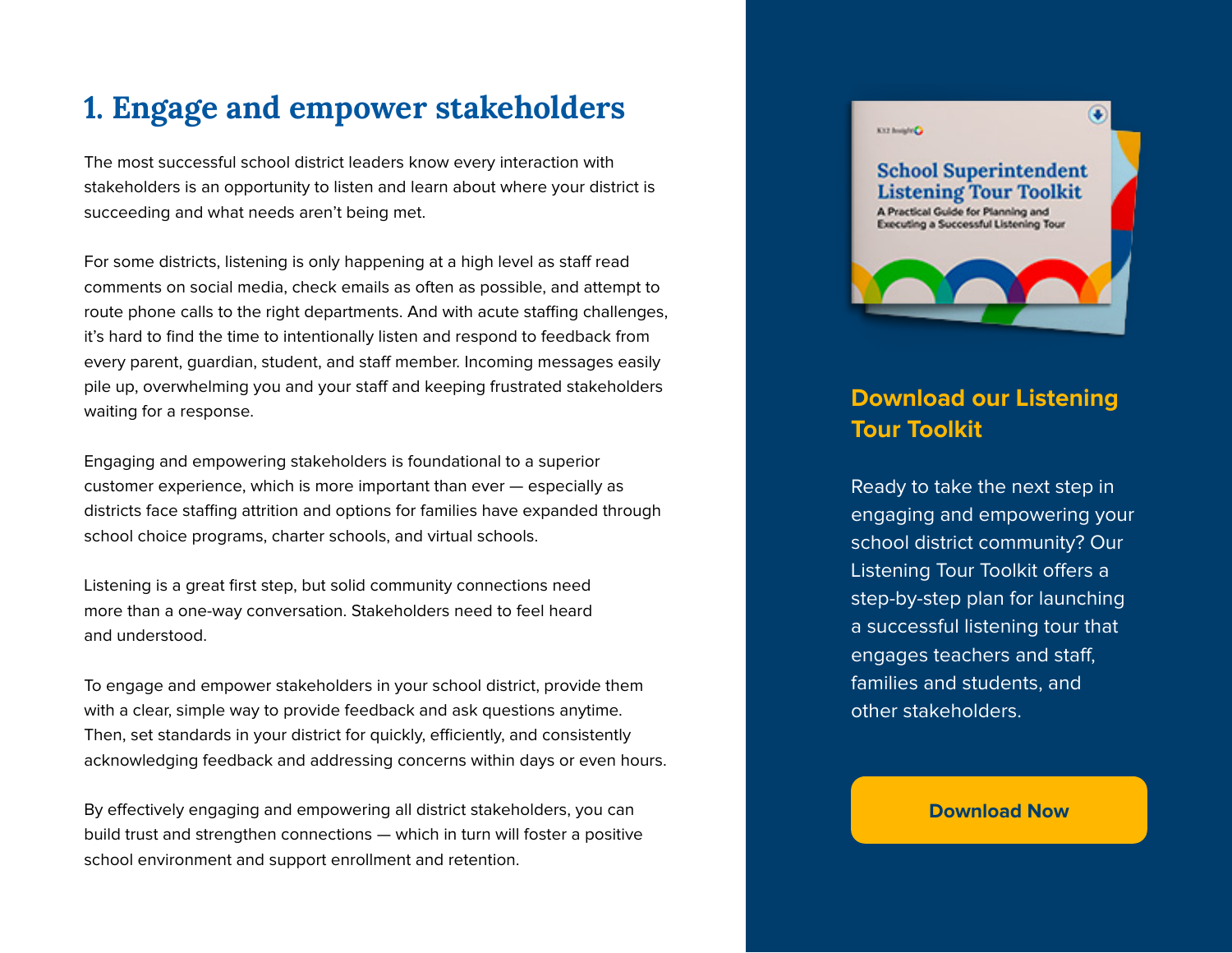## **2. Demonstrate your commitment to transparency**

Transparency is an essential component of trust. You can't create a thriving school culture and climate — inside and out — without clear, open communication and delivering on your promises.

Start by setting clear expectations within your district on your commitment to communication and engagement. How can people provide feedback? What happens when they voice their concerns? How quickly should they expect a response?

Acting on feedback from stakeholders shows accountability and builds confidence in district leadership. Provide consistent, clear communications about how feedback has impacted your district's decisions — especially if changes will impact students and teachers.

For employees, transparency builds trust and helps people feel more engaged and committed to the district's vision and mission. It can help retain employees, especially as many districts face high teacher turnover following the pandemic.

By promoting transparency and accountability, stakeholders will feel their voices matter — supporting school success and building trust capital.

**People will forget what you said, people will forget what you did, but people will never forget how you made them feel.** 

**— Maya Angelou**

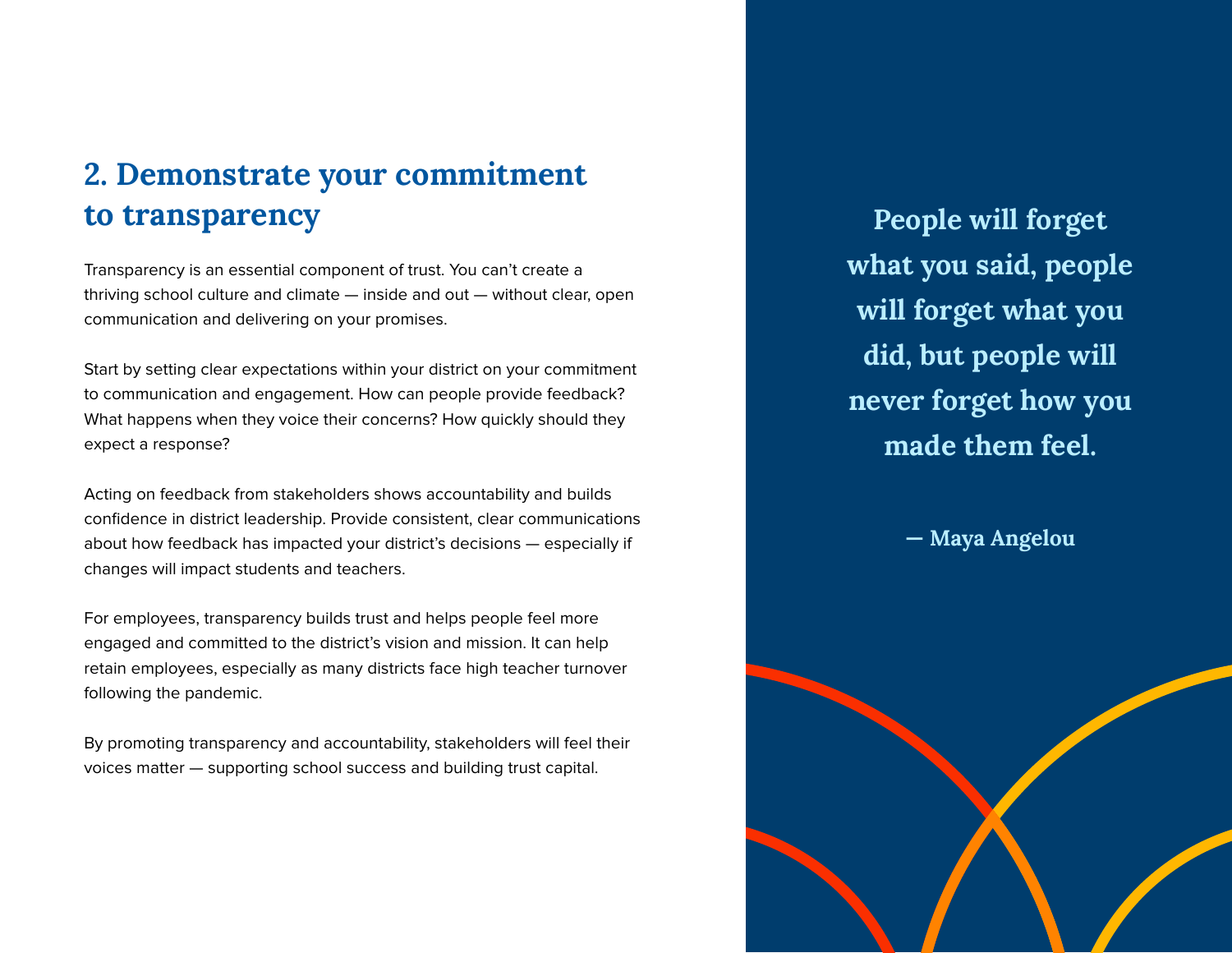## **3. Anticipate stakeholder needs – then act**

In the age of Amazon-level customer care, stakeholders have high expectations — and a lot of other options if those expectations aren't met. Anticipating your stakeholders' needs and exceeding their expectations will help you continue to build trust and strengthen connections that will reduce staff and student churn, improve equity and access, and increase productivity and morale.

You can't report or improve what you don't measure. And you can't break the cycle of being reactive without impactful insights.

Use the data and insights you collect when engaging with families and other stakeholder groups to plan ahead. Proactive, data-driven decisions will help you solve existing problems while preventing new issues — all the while proving your commitment to maintaining trust in your district.

Anticipating needs can also prevent "fire drills" in which your staff have to drop everything to address the concerns of upset parents. Fewer fire drills mean more time for staff to focus more on what matters most: student success.